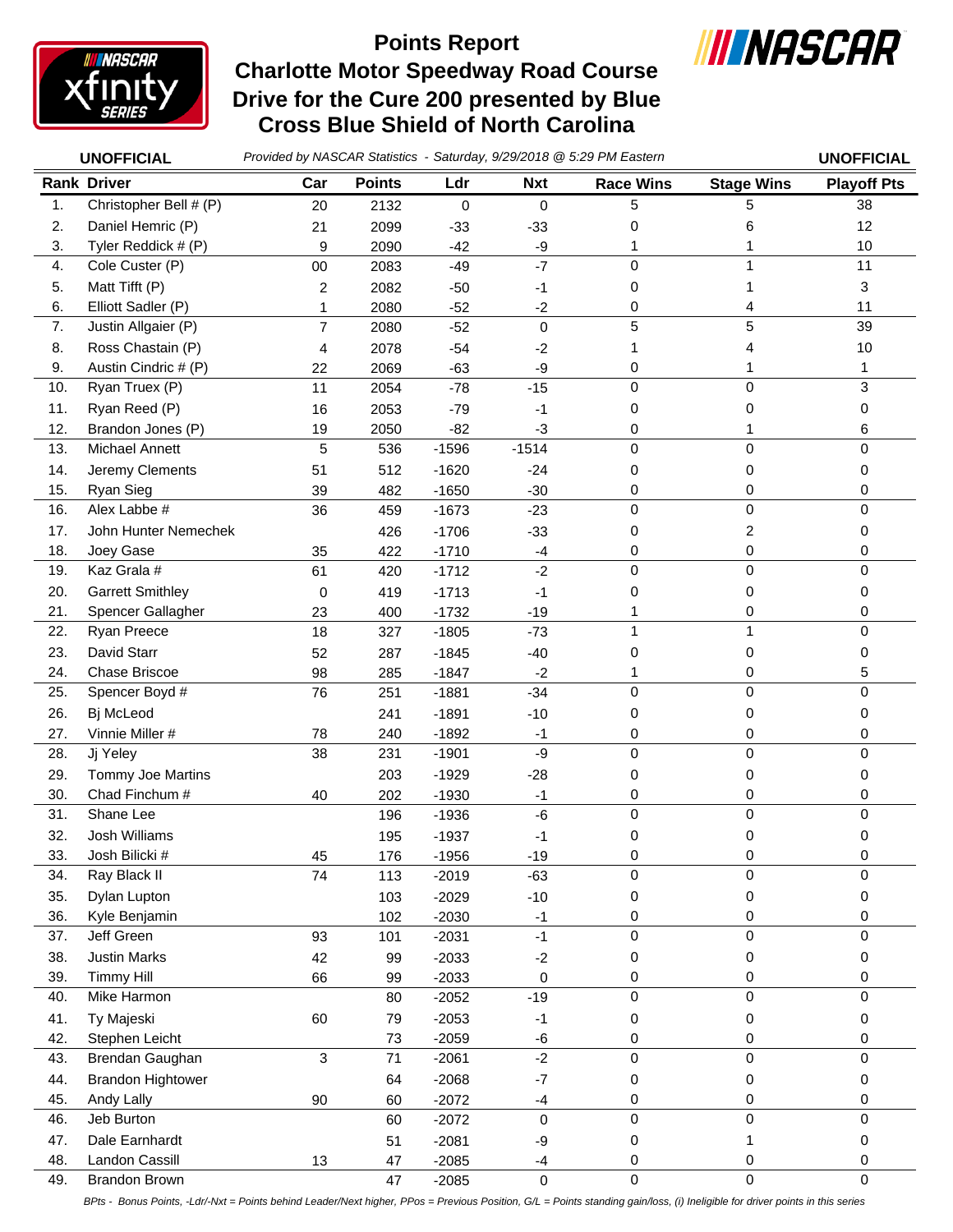|      | <b>Rank Driver</b>     | Car | <b>Points</b>       | Ldr     | <b>Nxt</b> | <b>Race Wins</b> | <b>Stage Wins</b> | <b>Playoff Pts</b> |
|------|------------------------|-----|---------------------|---------|------------|------------------|-------------------|--------------------|
| 50.  | Katherine Legge        | 15  | 46                  | $-2086$ | $-1$       | 0                | 0                 | 0                  |
| 51.  | Caesar Bacarella       |     | 42                  | $-2090$ | $-4$       | 0                | 0                 | 0                  |
| 52.  | <b>Brian Henderson</b> |     | 35                  | $-2097$ | $-7$       | 0                | 0                 | 0                  |
| 53.  | <b>Matt Mills</b>      |     | 34                  | $-2098$ | -1         | 0                | 0                 | 0                  |
| 54.  | James Davison          |     | 29                  | $-2103$ | $-5$       | 0                | 0                 | 0                  |
| 55.  | <b>Ryan Ellis</b>      |     | 27                  | $-2105$ | $-2$       | 0                | 0                 | 0                  |
| 56.  | Scott Heckert          |     | 24                  | $-2108$ | $-3$       | 0                | 0                 | 0                  |
| 57.  | Casey Roderick         |     | 22                  | $-2110$ | $-2$       | 0                | 0                 | 0                  |
| 58.  | Morgan Shepherd        |     | 21                  | $-2111$ | $-1$       | $\mathbf 0$      | $\pmb{0}$         | 0                  |
| 59.  | <b>Mason Diaz</b>      |     | 18                  | $-2114$ | $-3$       | 0                | 0                 | 0                  |
| 60.  | Ja Junior Avila        |     | 17                  | $-2115$ | $-1$       | 0                | 0                 | 0                  |
| 61.  | <b>Bill Elliott</b>    |     | 17                  | $-2115$ | 0          | $\overline{0}$   | 0                 | 0                  |
| 62.  | Lawson Aschenbach      | 01  | 17                  | $-2115$ | 0          | 0                | 0                 | 0                  |
| 63.  | Cole Rouse             |     | 16                  | $-2116$ | -1         | 0                | 0                 | 0                  |
| 64.  | Carl Long              |     | 16                  | $-2116$ | 0          | 0                | 0                 | 0                  |
| 65.  | Max Tullman            |     |                     |         |            |                  |                   |                    |
| 66.  |                        |     | 14                  | $-2118$ | $-2$       | 0                | 0                 | 0                  |
|      | Tony Mrakovich         |     | 13                  | $-2119$ | $-1$       | 0                | 0                 | 0                  |
| 67.  | Tim Cowen              |     | 11                  | $-2121$ | $-2$       | 0                | 0                 | 0                  |
| 68.  | Mike Skeen             |     | 9                   | $-2123$ | $-2$       | 0                | 0                 | 0                  |
| 69.  | <b>Stan Mullis</b>     |     | 9                   | $-2123$ | 0          | 0                | 0                 | 0                  |
| 70.  | Dylan Murcott          | 8   | 8                   | $-2124$ | $-1$       | $\mathbf 0$      | 0                 | 0                  |
| 71.  | Angela Ruch            |     | $\overline{7}$      | $-2125$ | $-1$       | 0                | 0                 | 0                  |
| 72.  | Peter Shepherd         |     | 6                   | $-2126$ | $-1$       | 0                | 0                 | 0                  |
| 73.  | Victor Gonzalez        |     | 6                   | $-2126$ | 0          | 0                | 0                 | 0                  |
| 74.  | Conor Daly             |     | 6                   | $-2126$ | 0          | 0                | 0                 | 0                  |
| 75.  | Quin Houff             |     | 6                   | $-2126$ | 0          | 0                | 0                 | 0                  |
| 76.  | Donald Theetge         |     | 4                   | $-2128$ | $-2$       | 0                | 0                 | 0                  |
| 77.  | John Jackson           |     | 4                   | $-2128$ | 0          | 0                | 0                 | 0                  |
| 78.  | Dexter Bean            |     | 1                   | $-2131$ | $-3$       | 0                | 0                 | 0                  |
| 79.  | James French           |     | 1                   | $-2131$ | 0          | 0                | 0                 | 0                  |
| 80.  | Kyle Larson(I)         |     | 0                   | $-2132$ | -1         | 4                | 7                 | 0                  |
| 81.  | Brad Keselowski(I)     |     | 0                   | $-2132$ | 0          | 3                | 1                 | 0                  |
| 82.  | Joey Logano(I)         |     | $\mathbf 0$         | $-2132$ | 0          | $\overline{c}$   | 3                 | 0                  |
| 83.  | Kevin Harvick(I)       |     | $\pmb{0}$           | $-2132$ | $\pmb{0}$  | 1                | 2                 |                    |
| 84.  | Kyle Busch(I)          |     | 0                   | $-2132$ | 0          |                  | 6                 | 0                  |
| 85.  | Ryan Blaney(I)         |     | 0                   | $-2132$ | 0          |                  |                   | 0                  |
| 86.  | Austin Dillon(I)       |     | 0                   | $-2132$ | 0          |                  | 0                 | 0                  |
| 87.  | Chase Elliott(I)       |     | 0                   | $-2132$ | 0          | 0                | 1                 | 0                  |
| 88.  | Noah Gragson(I)        |     | $\pmb{0}$           | $-2132$ | 0          | $\Omega$         | 0                 | 0                  |
| 89.  | A J Allmendinger(I)    |     | 0                   | $-2132$ | 0          | 0                |                   | 0                  |
| 90.  | Daniel Suarez(I)       |     | 0                   | $-2132$ | 0          | 0                | 0                 | 0                  |
| 91.  | Ty Dillon(I)           |     | 0                   | $-2132$ | 0          | 0                | 0                 | 0                  |
| 92.  | Denny Hamlin(I)        |     | 0                   | $-2132$ | 0          | 0                | 0                 | 0                  |
| 93.  | Jamie McMurray(I)      |     | 0                   | $-2132$ | 0          | 0                | 0                 | 0                  |
| 94.  | Paul Menard(I)         |     | 0                   | $-2132$ | 0          | 0                | $\mathbf{1}$      | $\mathsf 0$        |
| 95.  | Aric Almirola(I)       |     | 0                   | $-2132$ | 0          | 0                | 0                 | 0                  |
| 96.  | Johnny Sauter(I)       |     | 0                   | $-2132$ | 0          | 0                | 0                 | 0                  |
| 97.  | Riley Herbst(I)        |     | 0                   | $-2132$ | 0          | 0                | 0                 | 0                  |
| 98.  | Justin Haley(I)        |     | 0                   | $-2132$ | 0          | 0                | 0                 | 0                  |
| 99.  | Joe Nemechek(I)        |     | 0                   | $-2132$ | 0          | 0                | 0                 | 0                  |
| 100. | Alex Bowman(I)         |     | 0                   | $-2132$ | 0          | 0                | 0                 | 0                  |
| 101. | Bayley Currey(I)       | 55  | 0                   | $-2132$ | 0          | 0                | 0                 | 0                  |
| 102. | Blake Jones(I)         |     | 0                   | $-2132$ | 0          | 0                | 0                 | 0                  |
| 103. | Cody Ware(I)           |     | $\mathsf{O}\xspace$ | $-2132$ | 0          | 0                | 0                 | 0                  |
| 104. | Jennifer Jo Cobb(I)    |     | 0                   | $-2132$ | 0          | 0                | 0                 | 0                  |
| 105. | Gray Gaulding(I)       |     | 0                   | $-2132$ | 0          | 0                | 0                 | 0                  |
|      |                        |     |                     |         |            |                  |                   |                    |